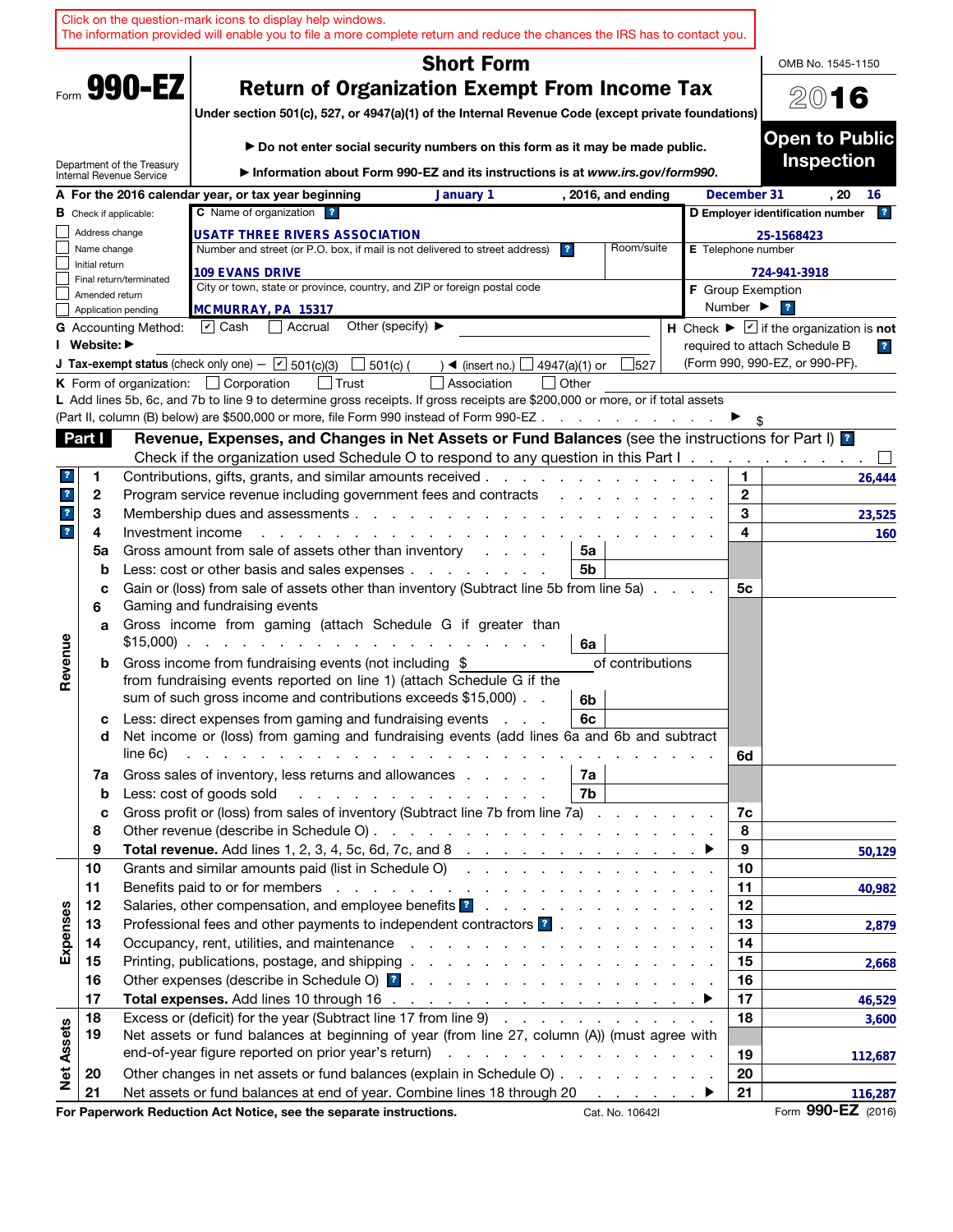|                         | Form 990-EZ (2016)                                                                                                                                                                                                                  |                                                                                                                 |                          |                                                         |            | Page 2                                               |
|-------------------------|-------------------------------------------------------------------------------------------------------------------------------------------------------------------------------------------------------------------------------------|-----------------------------------------------------------------------------------------------------------------|--------------------------|---------------------------------------------------------|------------|------------------------------------------------------|
| Part II                 | <b>Balance Sheets</b> (see the instructions for Part II)                                                                                                                                                                            |                                                                                                                 |                          |                                                         |            |                                                      |
|                         | Check if the organization used Schedule O to respond to any question in this Part II                                                                                                                                                |                                                                                                                 |                          |                                                         |            |                                                      |
|                         |                                                                                                                                                                                                                                     |                                                                                                                 |                          | (A) Beginning of year                                   |            | (B) End of year                                      |
| 22                      | Cash, savings, and investments                                                                                                                                                                                                      |                                                                                                                 |                          | 112,687 22                                              |            | 116,287                                              |
| 23                      | Land and buildings.                                                                                                                                                                                                                 |                                                                                                                 |                          |                                                         | 23         |                                                      |
| 24                      | Other assets (describe in Schedule O)                                                                                                                                                                                               |                                                                                                                 |                          |                                                         | 24         |                                                      |
|                         |                                                                                                                                                                                                                                     |                                                                                                                 |                          |                                                         |            |                                                      |
| 25                      | Total assets                                                                                                                                                                                                                        |                                                                                                                 |                          | $112,687$ 25                                            |            | 116,287                                              |
| 26                      | <b>Total liabilities</b> (describe in Schedule O) (enterprise on the contract of the contract of the contract of the contract of the contract of the contract of the contract of the contract of the contract of the contract of th |                                                                                                                 |                          |                                                         | 26         |                                                      |
| 27                      | <b>Net assets or fund balances</b> (line 27 of column $(B)$ must agree with line 21) $\ldots$                                                                                                                                       |                                                                                                                 |                          | $112,687$ 27                                            |            | 116,287                                              |
| Part III                | Statement of Program Service Accomplishments (see the instructions for Part III)                                                                                                                                                    |                                                                                                                 |                          |                                                         |            |                                                      |
|                         | Check if the organization used Schedule O to respond to any question in this Part III                                                                                                                                               |                                                                                                                 |                          | . . L                                                   |            | <b>Expenses</b>                                      |
|                         | What is the organization's primary exempt purpose?                                                                                                                                                                                  |                                                                                                                 |                          |                                                         |            | (Required for section<br>$501(c)(3)$ and $501(c)(4)$ |
|                         | Describe the organization's program service accomplishments for each of its three largest program services,                                                                                                                         |                                                                                                                 |                          |                                                         |            | organizations; optional for                          |
|                         | as measured by expenses. In a clear and concise manner, describe the services provided, the number of                                                                                                                               |                                                                                                                 |                          |                                                         |            | others.)                                             |
|                         | persons benefited, and other relevant information for each program title.                                                                                                                                                           |                                                                                                                 |                          |                                                         |            |                                                      |
| 28                      |                                                                                                                                                                                                                                     |                                                                                                                 |                          |                                                         |            |                                                      |
|                         |                                                                                                                                                                                                                                     |                                                                                                                 |                          |                                                         |            |                                                      |
|                         |                                                                                                                                                                                                                                     |                                                                                                                 |                          |                                                         |            |                                                      |
|                         |                                                                                                                                                                                                                                     |                                                                                                                 |                          |                                                         |            |                                                      |
| $\overline{\mathbf{?}}$ | (Grants \$                                                                                                                                                                                                                          | ) If this amount includes foreign grants, check here $\ldots$ $\blacktriangleright$                             |                          |                                                         | 28a        |                                                      |
| 29                      |                                                                                                                                                                                                                                     |                                                                                                                 |                          |                                                         |            |                                                      |
|                         |                                                                                                                                                                                                                                     |                                                                                                                 |                          |                                                         |            |                                                      |
|                         |                                                                                                                                                                                                                                     |                                                                                                                 |                          |                                                         |            |                                                      |
|                         | (Grants \$                                                                                                                                                                                                                          | ) If this amount includes foreign grants, check here                                                            |                          |                                                         | 29a        |                                                      |
| 30                      |                                                                                                                                                                                                                                     |                                                                                                                 |                          |                                                         |            |                                                      |
|                         |                                                                                                                                                                                                                                     |                                                                                                                 |                          |                                                         |            |                                                      |
|                         |                                                                                                                                                                                                                                     |                                                                                                                 |                          |                                                         |            |                                                      |
|                         |                                                                                                                                                                                                                                     |                                                                                                                 |                          |                                                         |            |                                                      |
|                         | (Grants \$                                                                                                                                                                                                                          | ) If this amount includes foreign grants, check here                                                            |                          |                                                         | <b>30a</b> |                                                      |
|                         | 31 Other program services (describe in Schedule O)                                                                                                                                                                                  | the contract of the contract of the contract of the contract of the contract of the contract of the contract of |                          |                                                         |            |                                                      |
|                         |                                                                                                                                                                                                                                     | ) If this amount includes foreign grants, check here                                                            |                          |                                                         | 31a        |                                                      |
|                         | (Grants \$                                                                                                                                                                                                                          |                                                                                                                 |                          |                                                         |            |                                                      |
|                         | 32 Total program service expenses (add lines 28a through 31a)                                                                                                                                                                       |                                                                                                                 |                          |                                                         | 32         |                                                      |
| <b>Part IV</b>          | List of Officers, Directors, Trustees, and Key Employees (list each one even if not compensated-see the instructions for Part IV)                                                                                                   |                                                                                                                 |                          |                                                         |            |                                                      |
|                         |                                                                                                                                                                                                                                     |                                                                                                                 |                          |                                                         |            |                                                      |
|                         | Check if the organization used Schedule O to respond to any question in this Part IV                                                                                                                                                |                                                                                                                 | (c) Reportable ?         | and a state of the state of the<br>(d) Health benefits, |            |                                                      |
|                         |                                                                                                                                                                                                                                     | (b) Average<br>hours per week                                                                                   | compensation             | contributions to employee (e) Estimated amount of       |            |                                                      |
|                         | (a) Name and title                                                                                                                                                                                                                  | devoted to position                                                                                             | (Forms W-2/1099-MISC)    | benefit plans, and                                      |            | other compensation                                   |
|                         |                                                                                                                                                                                                                                     |                                                                                                                 | (if not paid, enter -0-) | deferred compensation                                   |            |                                                      |
|                         |                                                                                                                                                                                                                                     |                                                                                                                 |                          |                                                         |            |                                                      |
|                         |                                                                                                                                                                                                                                     |                                                                                                                 |                          |                                                         |            |                                                      |
|                         |                                                                                                                                                                                                                                     |                                                                                                                 |                          |                                                         |            |                                                      |
|                         |                                                                                                                                                                                                                                     |                                                                                                                 |                          |                                                         |            |                                                      |
|                         |                                                                                                                                                                                                                                     |                                                                                                                 |                          |                                                         |            |                                                      |
|                         |                                                                                                                                                                                                                                     |                                                                                                                 |                          |                                                         |            |                                                      |
|                         |                                                                                                                                                                                                                                     |                                                                                                                 |                          |                                                         |            |                                                      |
|                         |                                                                                                                                                                                                                                     |                                                                                                                 |                          |                                                         |            |                                                      |
|                         |                                                                                                                                                                                                                                     |                                                                                                                 |                          |                                                         |            |                                                      |
|                         |                                                                                                                                                                                                                                     |                                                                                                                 |                          |                                                         |            |                                                      |
|                         |                                                                                                                                                                                                                                     |                                                                                                                 |                          |                                                         |            |                                                      |
|                         |                                                                                                                                                                                                                                     |                                                                                                                 |                          |                                                         |            |                                                      |
|                         |                                                                                                                                                                                                                                     |                                                                                                                 |                          |                                                         |            |                                                      |
|                         |                                                                                                                                                                                                                                     |                                                                                                                 |                          |                                                         |            |                                                      |
|                         |                                                                                                                                                                                                                                     |                                                                                                                 |                          |                                                         |            |                                                      |
|                         |                                                                                                                                                                                                                                     |                                                                                                                 |                          |                                                         |            |                                                      |
|                         |                                                                                                                                                                                                                                     |                                                                                                                 |                          |                                                         |            |                                                      |
|                         |                                                                                                                                                                                                                                     |                                                                                                                 |                          |                                                         |            |                                                      |
|                         |                                                                                                                                                                                                                                     |                                                                                                                 |                          |                                                         |            |                                                      |
|                         |                                                                                                                                                                                                                                     |                                                                                                                 |                          |                                                         |            |                                                      |
|                         |                                                                                                                                                                                                                                     |                                                                                                                 |                          |                                                         |            |                                                      |
|                         |                                                                                                                                                                                                                                     |                                                                                                                 |                          |                                                         |            |                                                      |
|                         |                                                                                                                                                                                                                                     |                                                                                                                 |                          |                                                         |            |                                                      |
|                         |                                                                                                                                                                                                                                     |                                                                                                                 |                          |                                                         |            |                                                      |
|                         |                                                                                                                                                                                                                                     |                                                                                                                 |                          |                                                         |            |                                                      |
|                         |                                                                                                                                                                                                                                     |                                                                                                                 |                          |                                                         |            |                                                      |

 $\mathbf{?}$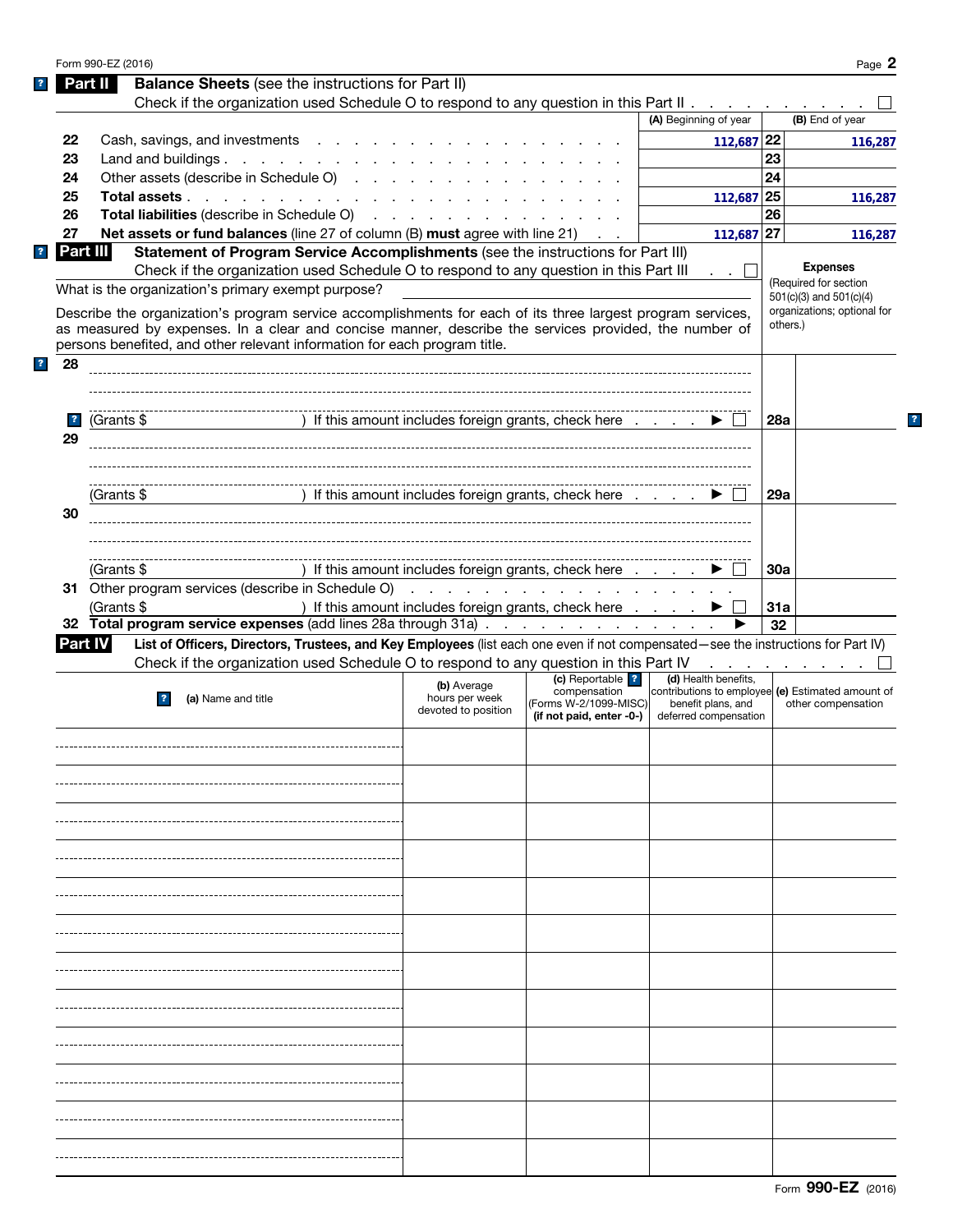|               | Form 990-EZ (2016)                                                                                                                                                                                                                                                                                                                                         |                 |       | Page $3$ |
|---------------|------------------------------------------------------------------------------------------------------------------------------------------------------------------------------------------------------------------------------------------------------------------------------------------------------------------------------------------------------------|-----------------|-------|----------|
| <b>Part V</b> | Other Information (Note the Schedule A and personal benefit contract statement requirements in the                                                                                                                                                                                                                                                         |                 |       |          |
|               | instructions for Part V) Check if the organization used Schedule O to respond to any question in this Part V.                                                                                                                                                                                                                                              |                 |       |          |
|               |                                                                                                                                                                                                                                                                                                                                                            |                 | Yes   | No       |
| 33            | Did the organization engage in any significant activity not previously reported to the IRS? If "Yes," provide a<br>detailed description of each activity in Schedule O                                                                                                                                                                                     | 33              |       |          |
| 34            | Were any significant changes made to the organizing or governing documents? If "Yes," attach a conformed<br>copy of the amended documents if they reflect a change to the organization's name. Otherwise, explain the<br>change on Schedule O (see instructions)                                                                                           | 34              |       |          |
| 35а           | Did the organization have unrelated business gross income of \$1,000 or more during the year from business                                                                                                                                                                                                                                                 |                 |       |          |
|               | activities (such as those reported on lines 2, 6a, and 7a, among others)?                                                                                                                                                                                                                                                                                  | 35a             |       | V        |
| b<br>C        | If "Yes," to line 35a, has the organization filed a Form 990-T for the year? If "No," provide an explanation in Schedule O<br>Was the organization a section $501(c)(4)$ , $501(c)(5)$ , or $501(c)(6)$ organization subject to section 6033(e) notice,<br>reporting, and proxy tax requirements during the year? If "Yes," complete Schedule C, Part III. | 35b<br>35c      |       |          |
| 36            | Did the organization undergo a liquidation, dissolution, termination, or significant disposition of net assets<br>during the year? If "Yes," complete applicable parts of Schedule N                                                                                                                                                                       | 36              |       |          |
| 37a           | Enter amount of political expenditures, direct or indirect, as described in the instructions ><br>37a                                                                                                                                                                                                                                                      |                 |       |          |
| b             |                                                                                                                                                                                                                                                                                                                                                            | 37b             |       | V        |
| 38a           | Did the organization borrow from, or make any loans to, any officer, director, trustee, or key employee or were<br>any such loans made in a prior year and still outstanding at the end of the tax year covered by this return?                                                                                                                            | 38a             |       | V        |
| b             | 38b<br>If "Yes," complete Schedule L, Part II and enter the total amount involved<br>and a state                                                                                                                                                                                                                                                           |                 |       |          |
| 39            | Section 501(c)(7) organizations. Enter:                                                                                                                                                                                                                                                                                                                    |                 |       |          |
| a             | Initiation fees and capital contributions included on line 9<br>39a                                                                                                                                                                                                                                                                                        |                 |       |          |
| b             | Gross receipts, included on line 9, for public use of club facilities<br>39 <sub>b</sub><br>and a state of the state of the                                                                                                                                                                                                                                |                 |       |          |
| 40a           | Section 501(c)(3) organizations. Enter amount of tax imposed on the organization during the year under:<br>section 4911 ▶<br>: section 4912 $\blacktriangleright$<br>: section 4955 $\blacktriangleright$                                                                                                                                                  |                 |       |          |
| b             | Section 501(c)(3), 501(c)(4), and 501(c)(29) organizations. Did the organization engage in any section 4958<br>excess benefit transaction during the year, or did it engage in an excess benefit transaction in a prior year                                                                                                                               |                 |       |          |
|               | that has not been reported on any of its prior Forms 990 or 990-EZ? If "Yes," complete Schedule L, Part I                                                                                                                                                                                                                                                  | 40 <sub>b</sub> |       |          |
| c             | Section 501(c)(3), 501(c)(4), and 501(c)(29) organizations. Enter amount of tax imposed<br>on organization managers or disqualified persons during the year under sections 4912,<br>4955, and 4958.<br>the contract of the contract of the                                                                                                                 |                 |       |          |
| d             | Section 501(c)(3), 501(c)(4), and 501(c)(29) organizations. Enter amount of tax on line                                                                                                                                                                                                                                                                    |                 |       |          |
| е             | All organizations. At any time during the tax year, was the organization a party to a prohibited tax shelter<br>transaction? If "Yes," complete Form 8886-T                                                                                                                                                                                                | 40e             |       |          |
| 41            | List the states with which a copy of this return is filed >                                                                                                                                                                                                                                                                                                |                 |       |          |
|               | Telephone no. ▶                                                                                                                                                                                                                                                                                                                                            | 412-606-0566    |       |          |
|               | Located at ▶ 543 PROTECTORY PL<br>$ZIP + 4$<br>Located at $\triangleright$ 543 PROTECTORY PL<br>At any time during the calendar year, did the organization have an interest in or a signature or other authority over                                                                                                                                      |                 | 15219 |          |
| b             | a financial account in a foreign country (such as a bank account, securities account, or other financial account)?<br>If "Yes," enter the name of the foreign country: ▶                                                                                                                                                                                   | 42 <sub>b</sub> | Yes   | No<br>✓  |
|               | See the instructions for exceptions and filing requirements for FinCEN Form 114, Report of Foreign Bank and<br>Financial Accounts (FBAR).                                                                                                                                                                                                                  |                 |       |          |
| c             | At any time during the calendar year, did the organization maintain an office outside the United States?<br>If "Yes," enter the name of the foreign country: ▶                                                                                                                                                                                             | 42 <sub>c</sub> |       | V        |
| 43            | Section 4947(a)(1) nonexempt charitable trusts filing Form 990-EZ in lieu of Form 1041-Check here<br>and enter the amount of tax-exempt interest received or accrued during the tax year $\ldots$<br>43                                                                                                                                                    |                 |       |          |
|               |                                                                                                                                                                                                                                                                                                                                                            |                 | Yes   | No       |
| 44a           | Did the organization maintain any donor advised funds during the year? If "Yes," Form 990 must be                                                                                                                                                                                                                                                          | 44a             |       | V        |
| b             | Did the organization operate one or more hospital facilities during the year? If "Yes," Form 990 must be<br>completed instead of Form 990-EZ<br>المتناول والمتناول والمتناول والمتناول والمتناول والمتناول والمتناول والمتناول والمتناول والمتناول                                                                                                         | 44b             |       |          |
| c             | Did the organization receive any payments for indoor tanning services during the year?                                                                                                                                                                                                                                                                     | 44c             |       |          |
| d             | If "Yes" to line 44c, has the organization filed a Form 720 to report these payments? If "No," provide an<br>المتعاون والمتعاون والمتعاون والمتعاون والمتعاون والمتعاون والمتعاون والمتعاون والمتعاونة والمتعاونة                                                                                                                                          |                 |       |          |
|               | explanation in Schedule O                                                                                                                                                                                                                                                                                                                                  | 44d<br>45a      |       |          |
| 45а<br>b      | Did the organization have a controlled entity within the meaning of section 512(b)(13)?<br>Did the organization receive any payment from or engage in any transaction with a controlled entity within the<br>meaning of section 512(b)(13)? If "Yes," Form 990 and Schedule R may need to be completed instead of                                          |                 |       |          |
|               |                                                                                                                                                                                                                                                                                                                                                            | 45b             |       | V        |
|               |                                                                                                                                                                                                                                                                                                                                                            |                 |       |          |

|  | Form 990-EZ (2016) |  |
|--|--------------------|--|
|--|--------------------|--|